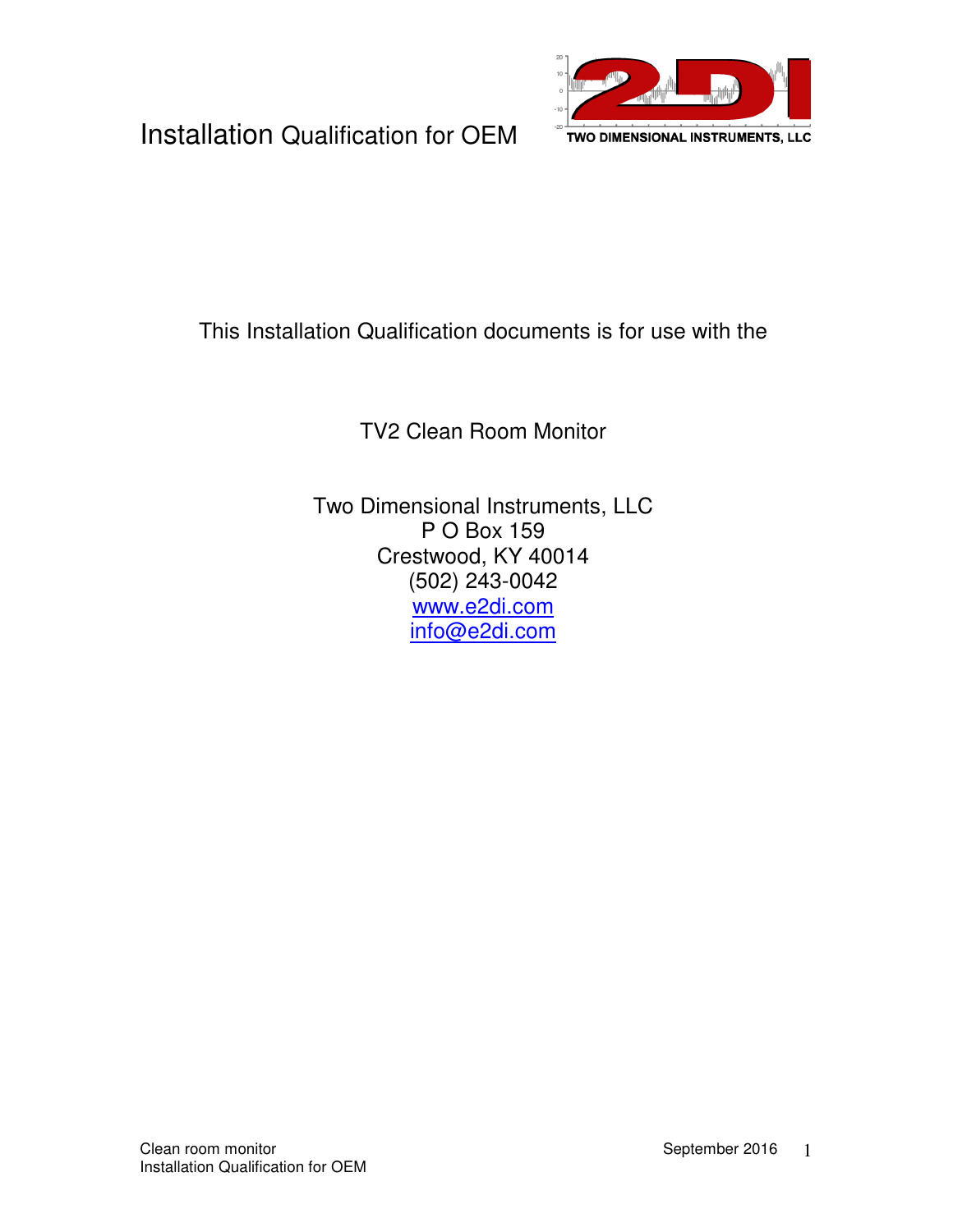

#### **Contents**

| Installation Qualification                   |   |
|----------------------------------------------|---|
| Instrument Origin and Identification         | 3 |
| <b>Instrument Specification</b>              | 4 |
| <b>Environment and Site Considerations</b>   | 5 |
| <b>Instrument Delivery and Documentation</b> | 6 |
| <b>Instrument Safety</b>                     |   |
| Assembly and Installation                    | 8 |
| <b>Summary Report</b>                        | 9 |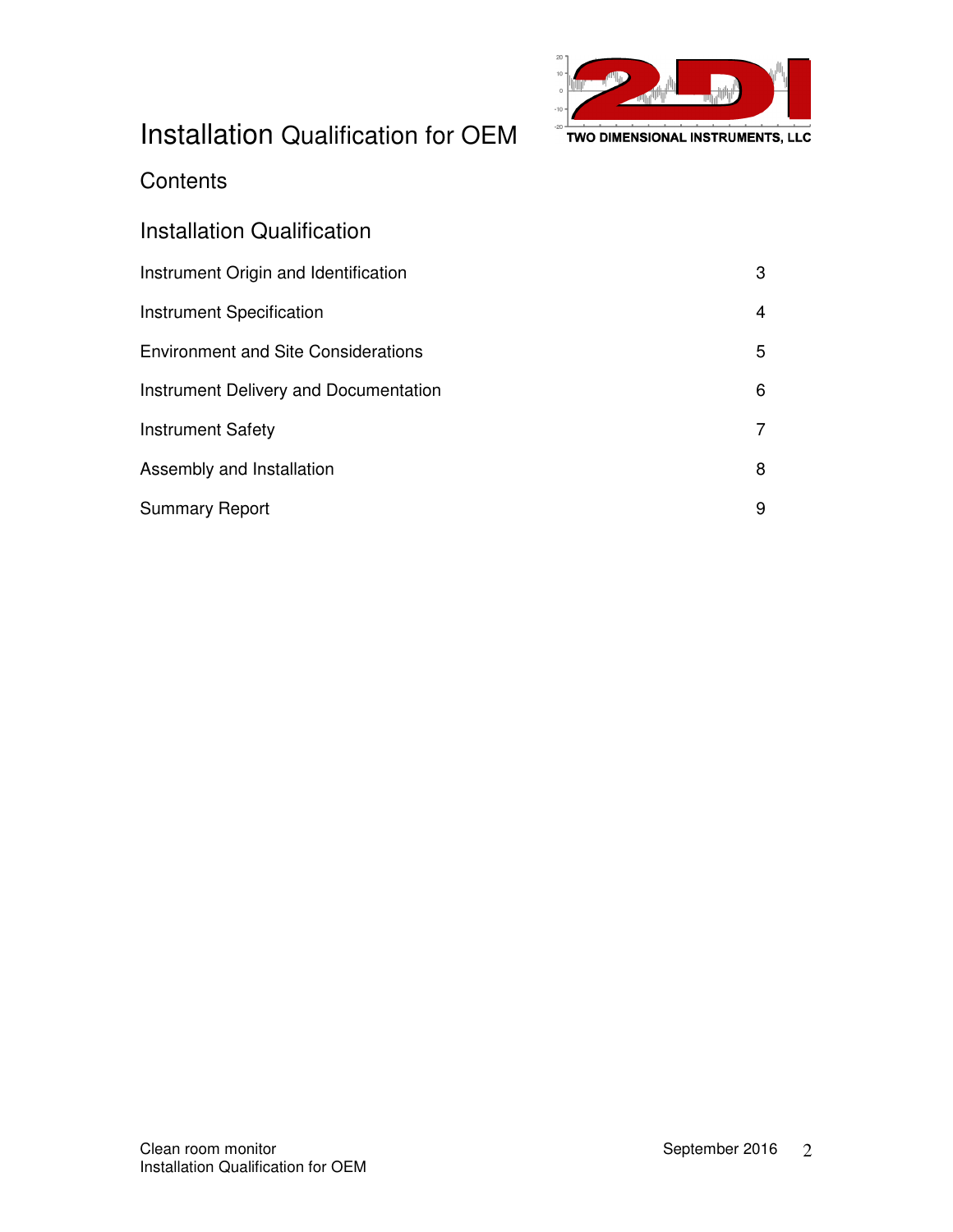

### Instrument Origin and Identification

| Instrument:                           | TV2 monitor/logger                                                                     |  |  |
|---------------------------------------|----------------------------------------------------------------------------------------|--|--|
| Model:                                | TV2-202ptr (Clean Room Monitor)                                                        |  |  |
| <b>Instrument Description:</b>        | Clean Room monitor                                                                     |  |  |
| <b>Manufacturer:</b>                  | Two Dimensional Instruments, LLC<br>P O Box 159<br>Crestwood, KY 40014<br>www.e2di.com |  |  |
| <b>Service Contact:</b>               | (877) 241-0042<br>(502) 243-0042                                                       |  |  |
| <b>Serial Number:</b>                 |                                                                                        |  |  |
| <b>Condition When Received:</b>       | <b>New</b><br>Used<br>Refurbished                                                      |  |  |
| <b>Date Received:</b>                 |                                                                                        |  |  |
| <b>Installed Location:</b>            |                                                                                        |  |  |
| <b>Purchase Order Number:</b>         |                                                                                        |  |  |
| <b>Identification / Asset Number:</b> |                                                                                        |  |  |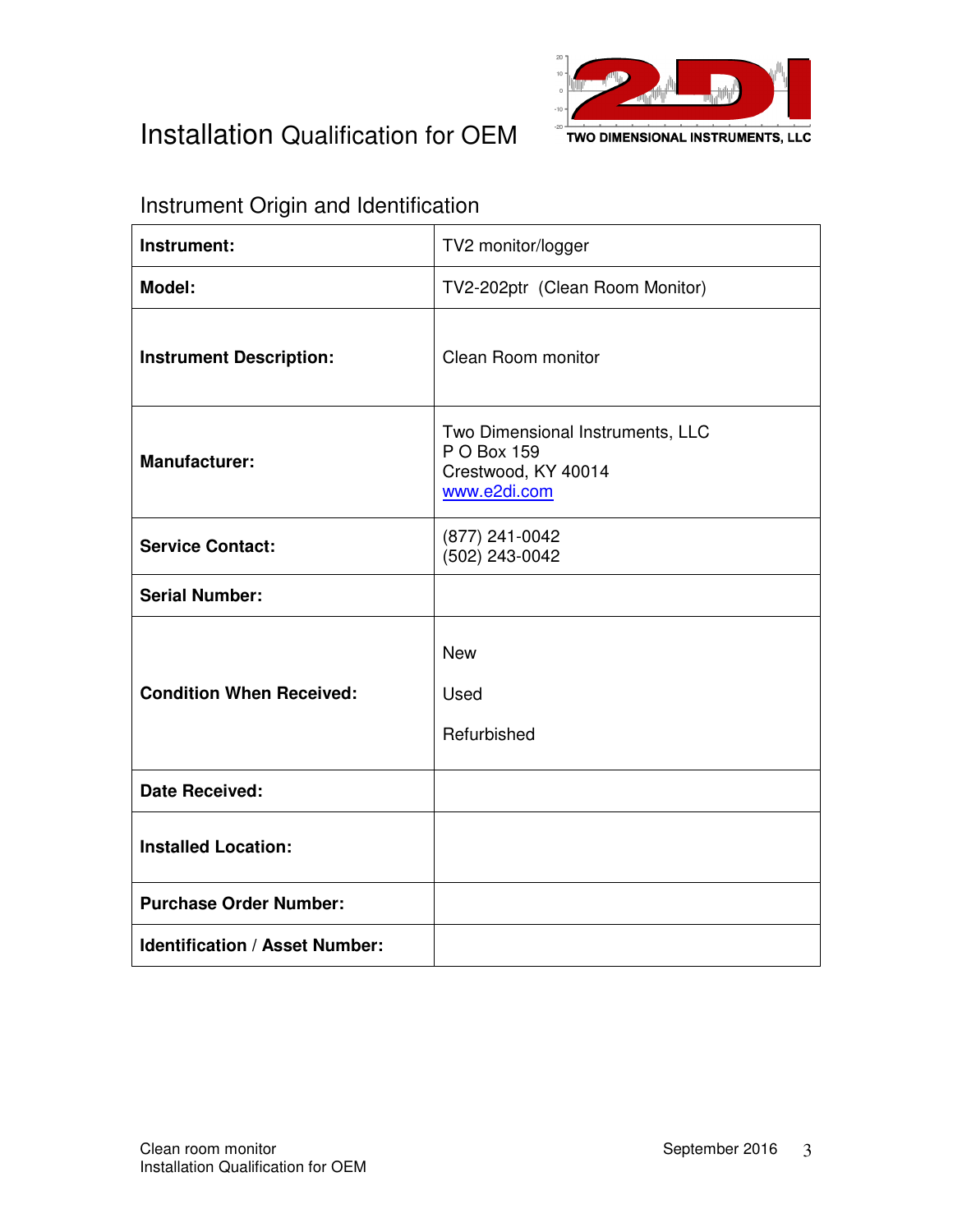



TWO DIMENSIONAL INSTRUMENTS, LLC

#### **Instrument Specifications**

| <b>Parameters</b>         | <b>Specified Range</b>                                                                                                                                                                                                                                                                                   | Acceptable |
|---------------------------|----------------------------------------------------------------------------------------------------------------------------------------------------------------------------------------------------------------------------------------------------------------------------------------------------------|------------|
| Monitor:                  | Panel mounted with 4 screw posts<br>Power connection - 2 screw terminals<br>External N/O dry contact relay<br>External Wired Ethernet connector for LAN<br>Sensor connections two 4-wire 3.5mm jacks<br>Mini USB socket for computer connection                                                          |            |
| <b>LCD</b>                | Color resistive touch screen 272 x 480 pixels<br>Indicators: Green=OK, Red=power missing<br>LCD size 2.5" x 4.5"<br>Estimated LCD life > 5 years                                                                                                                                                         |            |
| Pressure Sensor:          | Differential pressure span: -2"wg to +2"wg<br>(Uncertainty ±0.007"wg)<br>Repeatability ±0.5%<br>On screen & alarm resolution 0.01"wG<br>Two ports with 1/8" clear plastic tubes<br>Attachment to monitor - 3.5mm 4-wire jack<br>Maximum distance from monitor 170-feet<br>Plastic enclosure 2" x 2" x 1" |            |
| Temperature/RH<br>Sensor: | Temperature Range -20°C to + 80°C<br>Uncertainty ±0.03°C<br>On screen & alarm resolution 0.01°C<br>Wired to monitor - 3.5mm 4 position jack<br>Maximum distance from monitor 170-feet<br>Plastic enclosure 2" x 2" x 1"<br>RH Range 0% to 100%<br>Uncertainty ±3.0%<br>Response time 5s                  |            |
| Battery Backup:           | On screen & alarm resolution 1.0%<br>1100mAH Internal rechargeable lithium battery<br>Will operate the LCD for $>$ 72 hrs<br>User access - No                                                                                                                                                            |            |
| Power supply:             | Switching power supply ac100-240 50/60hz<br>Output 15vdc.8amps                                                                                                                                                                                                                                           |            |
| Shipping weight           | 2 lbs                                                                                                                                                                                                                                                                                                    |            |
| Comments:                 |                                                                                                                                                                                                                                                                                                          |            |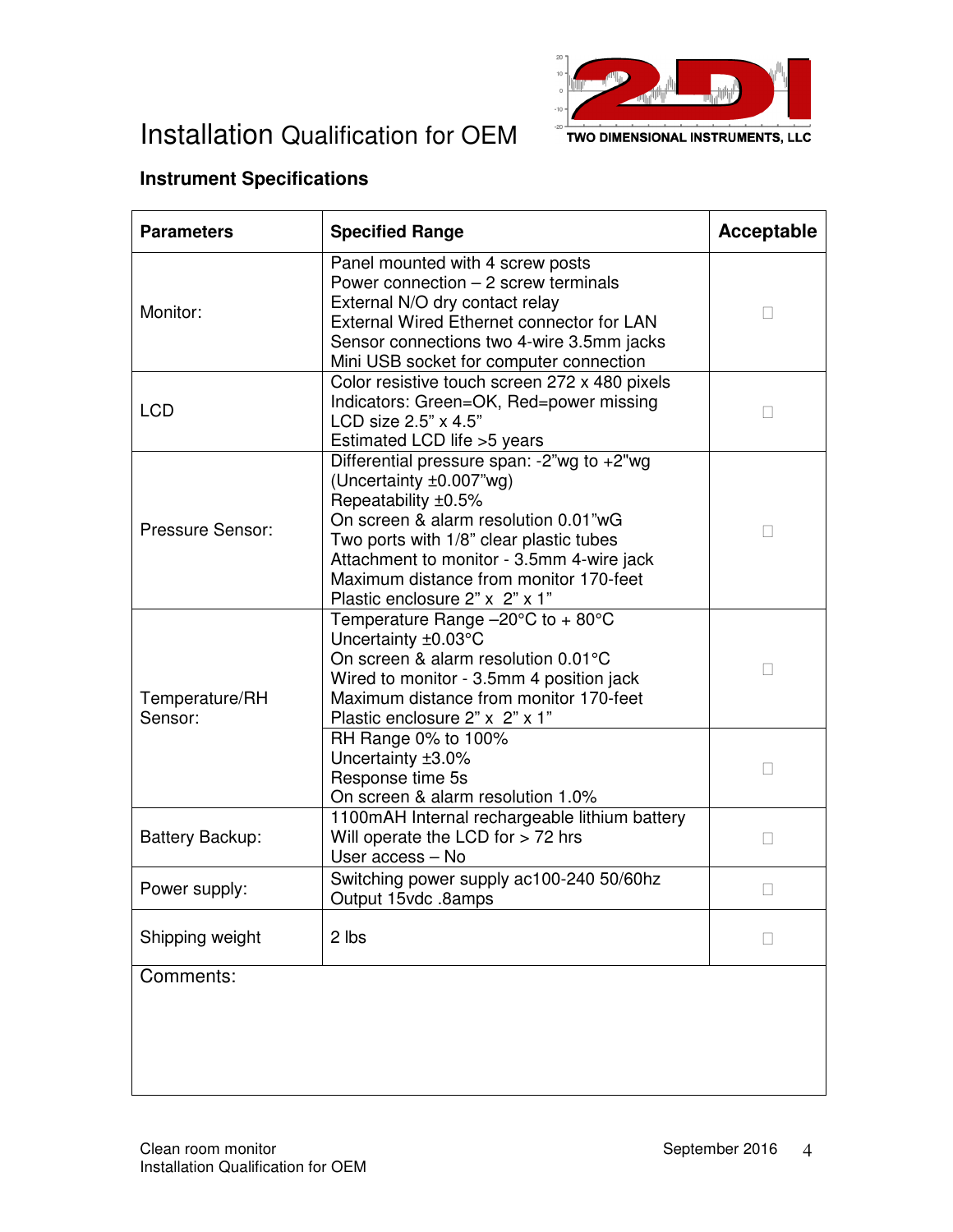

### **Environment and Site Considerations**

|                                    | Has the instrument been adequately acclimatized since transport or storage? |                                                                                                |  |  |  |
|------------------------------------|-----------------------------------------------------------------------------|------------------------------------------------------------------------------------------------|--|--|--|
| Yes                                |                                                                             |                                                                                                |  |  |  |
| <b>Specified Range</b>             |                                                                             | <b>Conditions Met</b>                                                                          |  |  |  |
| Monitor 0°C to 50°C                |                                                                             |                                                                                                |  |  |  |
| Pressure sensor -5.0"wG to +5.0"wG |                                                                             |                                                                                                |  |  |  |
| Temp/RH sensor                     | -20 $^{\circ}$ C to 80 $^{\circ}$ C<br>0%RH to 99%RH                        |                                                                                                |  |  |  |
| 2000m (6000')                      |                                                                             |                                                                                                |  |  |  |
| 230vAC@50/60hZ<br>or               |                                                                             |                                                                                                |  |  |  |
| 120vAC@50/60hz                     |                                                                             |                                                                                                |  |  |  |
| >1 amp                             |                                                                             |                                                                                                |  |  |  |
|                                    |                                                                             |                                                                                                |  |  |  |
|                                    |                                                                             |                                                                                                |  |  |  |
|                                    |                                                                             |                                                                                                |  |  |  |
|                                    |                                                                             |                                                                                                |  |  |  |
|                                    |                                                                             |                                                                                                |  |  |  |
|                                    |                                                                             |                                                                                                |  |  |  |
|                                    |                                                                             | <b>No</b><br>Operating temperature limit -20°C to 80°C<br>Panel mount secured by 4 screw posts |  |  |  |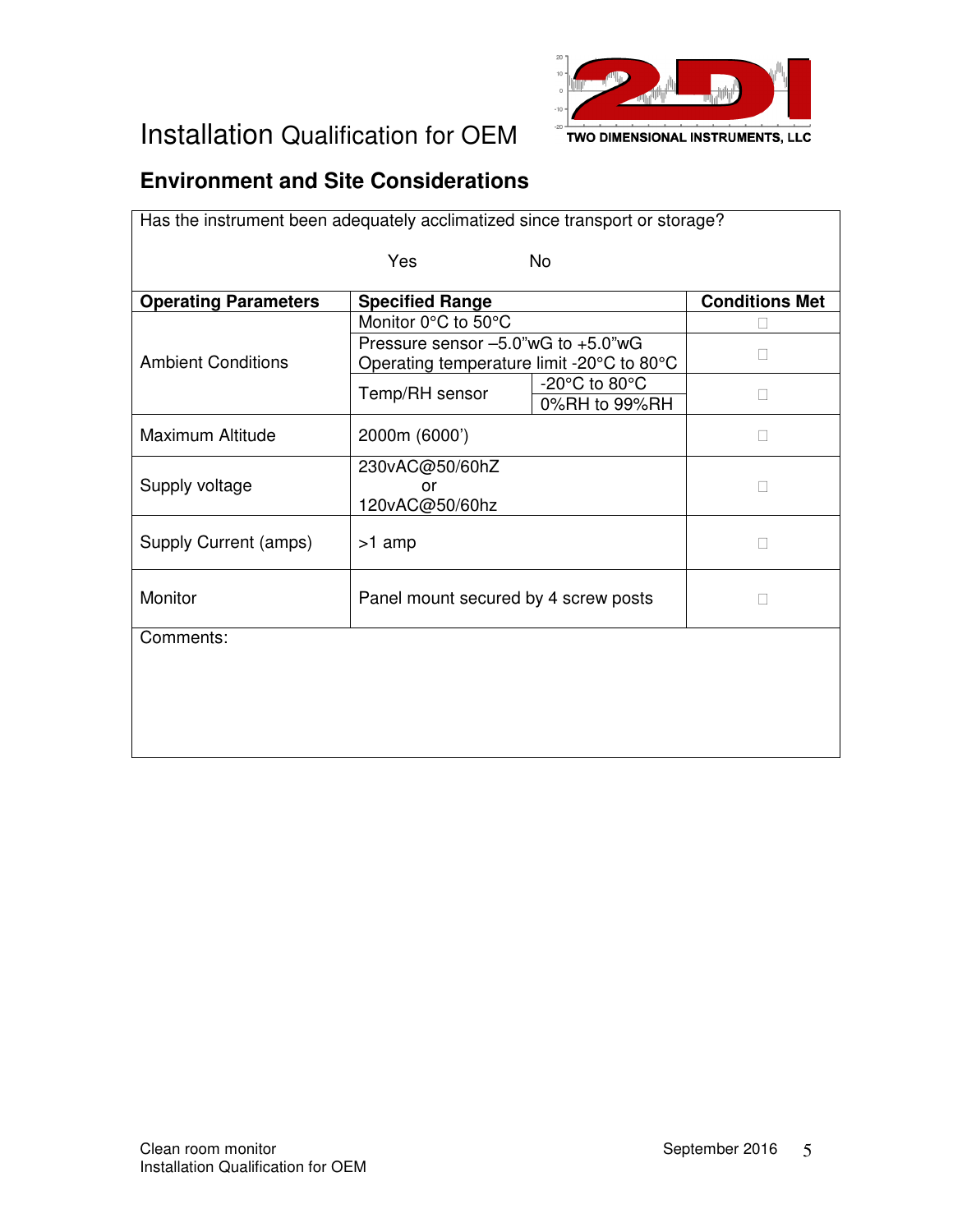



#### **Instrument Deliver and Documentation**

| <b>Items in Package</b>    |                                                                                                                                                                                                                                |         |           | Included |               |
|----------------------------|--------------------------------------------------------------------------------------------------------------------------------------------------------------------------------------------------------------------------------|---------|-----------|----------|---------------|
| <b>Panel Mount Monitor</b> |                                                                                                                                                                                                                                |         |           |          |               |
| <b>Pressure Sensor</b>     |                                                                                                                                                                                                                                |         |           |          |               |
| Temp/RH Sensor             |                                                                                                                                                                                                                                |         |           |          |               |
| Power supply               |                                                                                                                                                                                                                                |         |           |          |               |
| <b>USB Cable</b>           |                                                                                                                                                                                                                                |         |           |          |               |
| Quick Start Guide          |                                                                                                                                                                                                                                |         |           |          |               |
| <b>Wires for Sensor</b>    |                                                                                                                                                                                                                                |         |           |          |               |
|                            | Is there any damage to any components of the Clean Room Monitor                                                                                                                                                                |         |           |          |               |
|                            | Yes                                                                                                                                                                                                                            |         | <b>No</b> |          |               |
| If yes:                    | Description of damage: Description of damage:                                                                                                                                                                                  |         |           |          |               |
|                            | Corrective Action: Nation and Action and Action and Action and Action and Action and Action and Action and Action and Action and Action and Action and Action and Action and Action and Action and Action and Action and Actio |         |           |          |               |
|                            | Manufacturer Informed: Yes                                                                                                                                                                                                     |         | No.       |          |               |
|                            | Is standard documentation included:                                                                                                                                                                                            |         |           |          |               |
|                            |                                                                                                                                                                                                                                |         | Present   | Missing  |               |
|                            | Quick Start Guide (QS)                                                                                                                                                                                                         |         |           |          |               |
|                            | Quick Check Guide (QC)                                                                                                                                                                                                         |         |           |          |               |
|                            | Users Guide and Installation Manual (UG)<br>(Download from www.e2di.com)                                                                                                                                                       |         |           |          |               |
|                            | Has the Users Guide been downloaded from the 2di website?                                                                                                                                                                      |         |           |          |               |
|                            | https://www.e2di.com/usersguides.html                                                                                                                                                                                          |         |           |          |               |
|                            | Is all additional documentation included?                                                                                                                                                                                      |         |           |          |               |
|                            |                                                                                                                                                                                                                                | Present | Missing   |          | Not Requested |
|                            | Calibration Certificate (CC)                                                                                                                                                                                                   |         |           |          |               |
|                            | Installation Qualification (IQ)                                                                                                                                                                                                |         |           |          |               |
|                            | Operation Qualification (OQ)<br>Performance Qualification (PQ)                                                                                                                                                                 |         |           |          |               |
|                            |                                                                                                                                                                                                                                |         |           |          |               |
| Comments:                  |                                                                                                                                                                                                                                |         |           |          |               |
|                            |                                                                                                                                                                                                                                |         |           |          |               |
|                            |                                                                                                                                                                                                                                |         |           |          |               |
|                            |                                                                                                                                                                                                                                |         |           |          |               |
|                            |                                                                                                                                                                                                                                |         |           |          |               |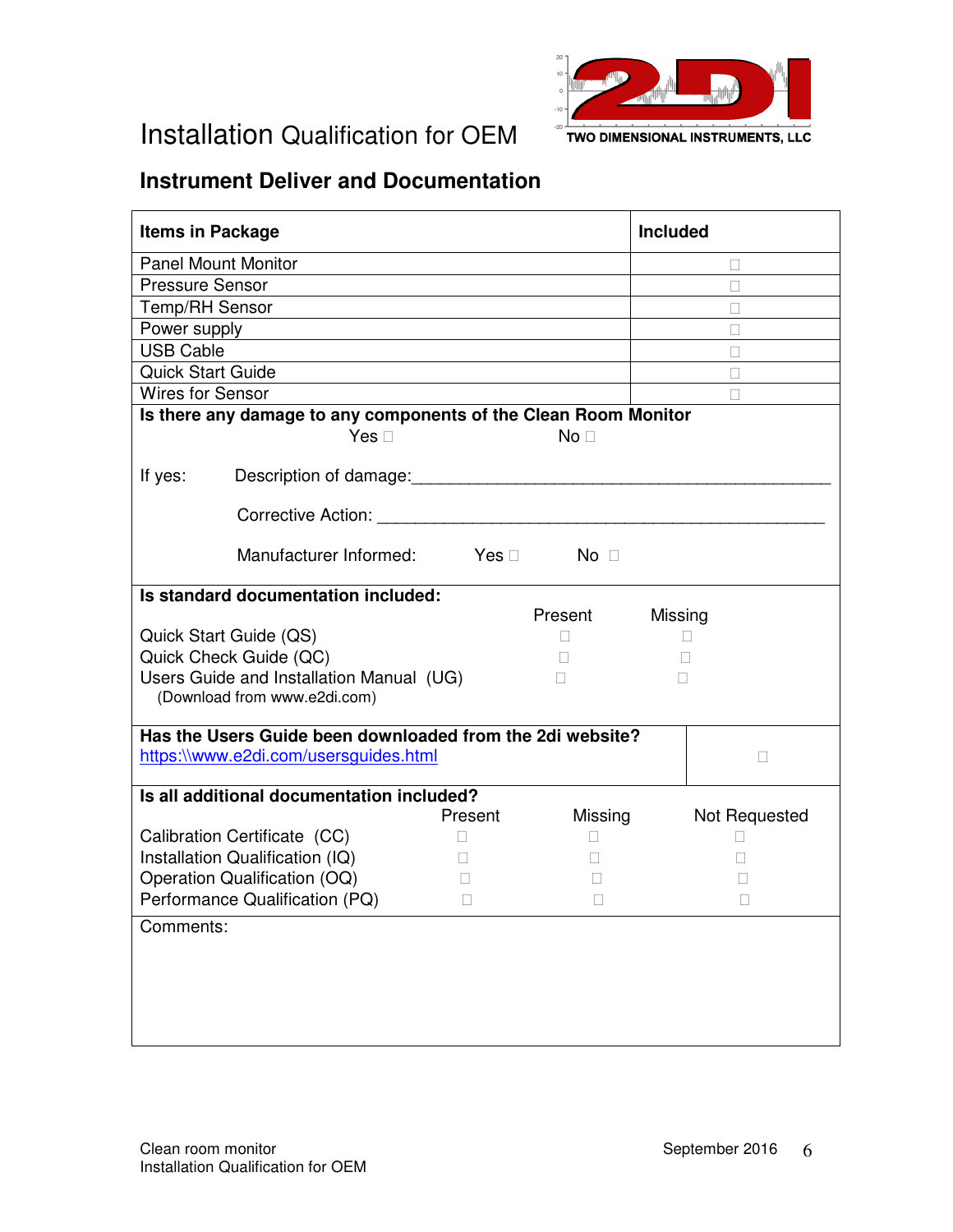

### **Instrument Safety**

#### **Manufacturer's Safety Recommendations:**

Allow enough space for the monitor and sensors

Position monitor on vertical surface at approximately eye level

Attach differential pressure sensor to horizontal or vertical surface w Velcro

Attach temperature/RH sensor to horizontal or vertical surface w Velcro

Attach power supply wires to the two screw connectors on monitor

Plug USB cable into power supply or monitor if using a box mount

Mount pressure sensor tubes on walls of two different rooms

Run power and sensor wires behind walls (Note all wires, power and sensor wires carry less than 15vdc and less than 0.8a)

Comments: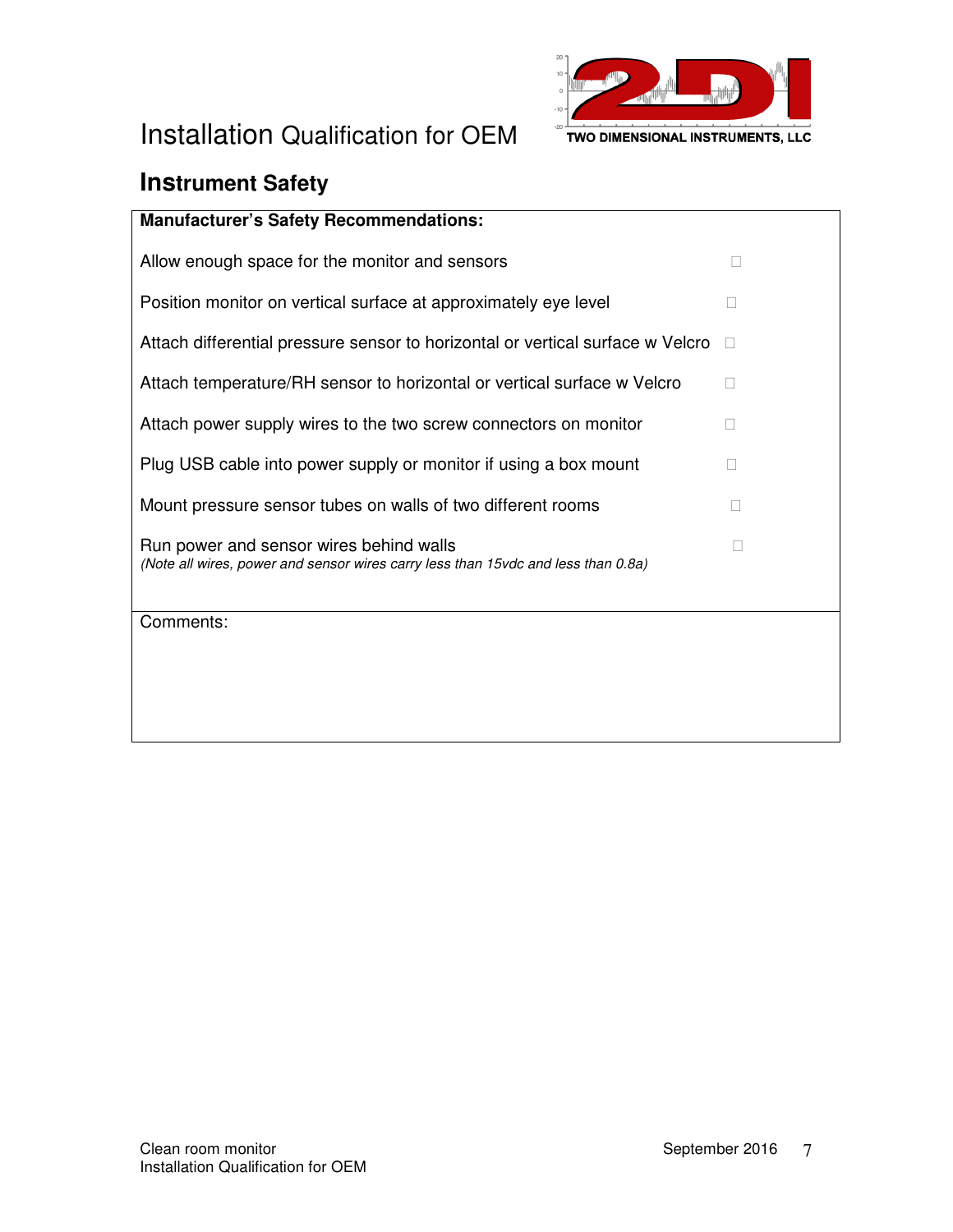

### **Assembly and Installation**

| Assembled and Installed by:<br>User<br><b>OEM</b>                                                                  |    |             |     |  |  |
|--------------------------------------------------------------------------------------------------------------------|----|-------------|-----|--|--|
|                                                                                                                    |    |             |     |  |  |
| <b>Installation Procedure:</b>                                                                                     | OK | Discrepancy | N/A |  |  |
| Unpack                                                                                                             |    |             |     |  |  |
| Position and mount the Easy-Touch monitor to allow<br>access to the left end panel connections                     |    |             |     |  |  |
| Position/mount pressure sensor with Velcro                                                                         |    |             |     |  |  |
| Position each of the two clear plastic tube ends in a<br>different area between which differential pressure exists |    |             |     |  |  |
| Position/mount the temperature/RH sensor with Velcro                                                               |    |             |     |  |  |
| Run between and attach a four-conductor wire to the<br>monitor and each sensor                                     |    |             |     |  |  |
| Run Cat 5 cable between monitor and an external<br>Ethernet socket for easy user access                            |    |             |     |  |  |
| Position USB socket for easy user access and attach wire<br>to monitor                                             |    |             |     |  |  |
| Run a two-conductor wire between the N/O relay and<br>external alarm if using an external alarm                    |    |             |     |  |  |
| Attach two-conductor wire from power supply to monitor                                                             |    |             |     |  |  |
| Plug power supply into wall socket                                                                                 |    |             |     |  |  |
| Note: Before removing power from the monitor, put it into deep sleep mode                                          |    |             |     |  |  |
| <b>Comments (including discrepancies):</b>                                                                         |    |             |     |  |  |
|                                                                                                                    |    |             |     |  |  |
|                                                                                                                    |    |             |     |  |  |
|                                                                                                                    |    |             |     |  |  |